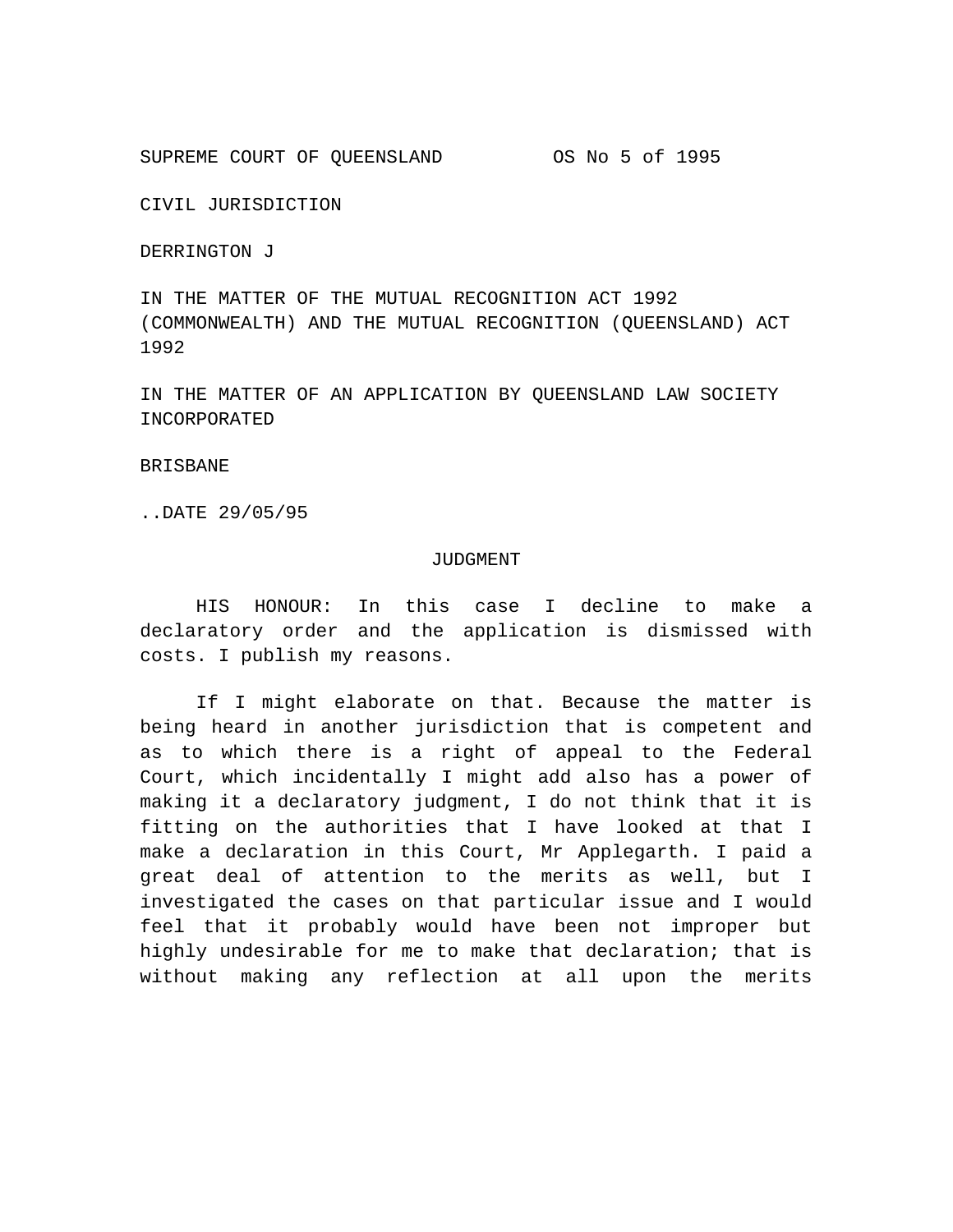because I think the merits were very arguable in both directions. So I certainly have not come down in any direction.

I have made an order for costs in your favour, Mr Sande. To make it clear, the costs are against the applicant Law Society.

-----

## IN THE SUPREME COURT OF QUEENSLAND O.S. No. 5 of 1995

IN THE MATTER of *The Mutual Recognition Act* 1992 (Commonwealth) and *The Mutual Recognition (Queensland) Act* 1992

 $-$  and  $-$ 

IN THE MATTER of an application by QUEENSLAND LAW SOCIETY INCORPORATED

JUDGMENT - DERRINGTON J.

Delivered: 29 May 1995

## **CATCHWORDS:**

**Practice - Declaratory judgment - Matter imminently pending in Administrative Appeals Tribunal - Appealable to Federal Court-Discretion exercised to decline to exercise jurisdiction.**

| Counsel:  | D.J.S. Jackson QC for the applicant                |
|-----------|----------------------------------------------------|
|           | In Person, first respondent                        |
|           | G.J. Gibson QC with him P.D.T. Applegarth          |
|           | for the second respondent                          |
|           | Solicitors: McCullough Robertson for the applicant |
|           | K.M. O'Shea, Crown Solicitor, for the second       |
|           | respondent                                         |
| Hearing   | 18 May 1995                                        |
| Date:     |                                                    |
| THE<br>TN | 0.S. No. 5 of 1995<br>SUPREME COURT OF OUEENSLAND  |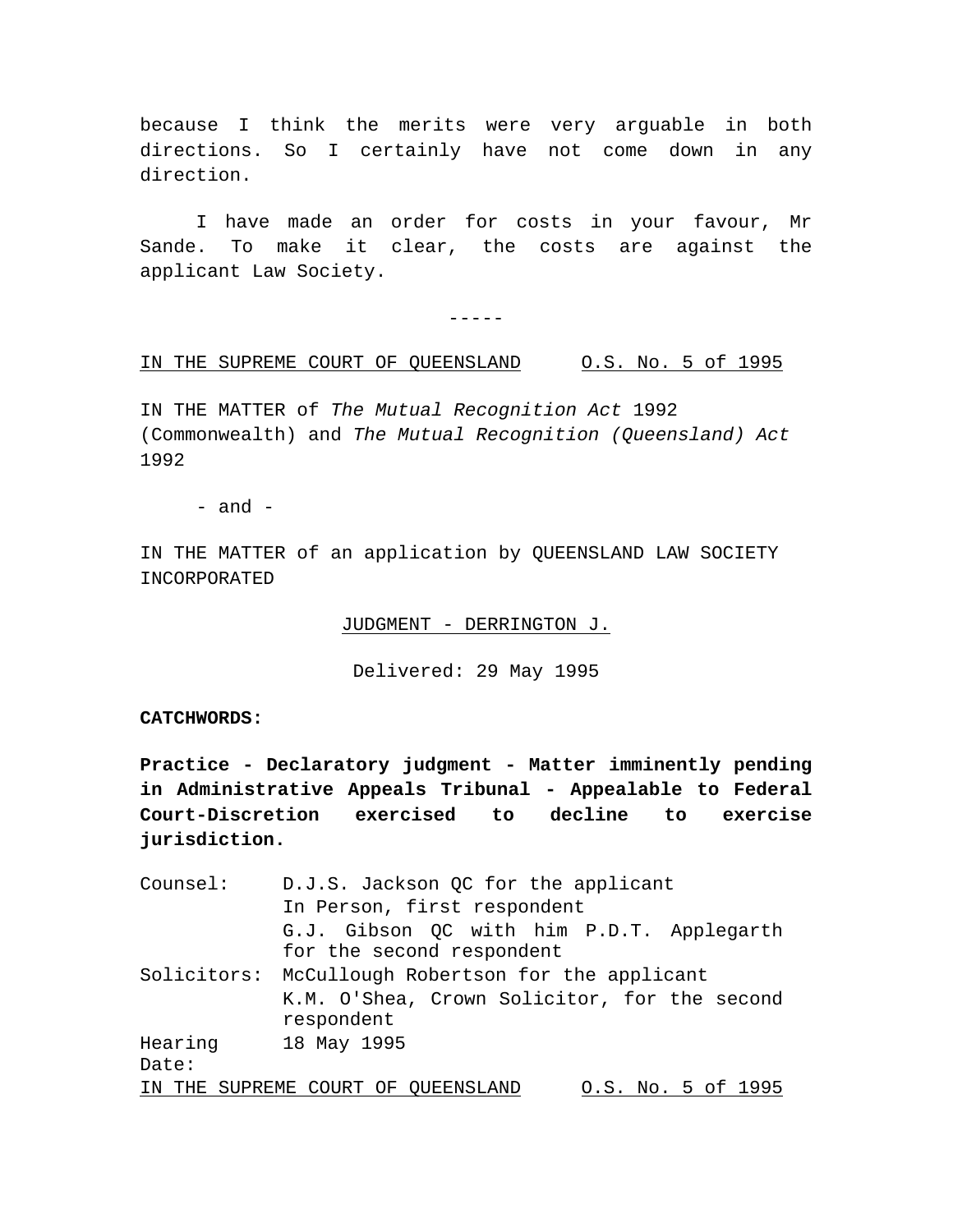IN THE MATTER of *The Mutual Recognition Act 1992 (Commonwealth)* and *The Mutual Recognition (Queensland) Act 1992*

 $-$  and  $-$ 

IN THE MATTER of an application by QUEENSLAND LAW SOCIETY INCORPORATED

## JUDGMENT - DERRINGTON J.

Delivered the 29th day of May 1995

Mr Sande is a qualified and registered land-broker in South Australia. That is another name for a conveyancer. He wants to practise as such in Queensland, but there is no equivalent occupation here, for the registration of conveyancers has long since ceased. The result is that it is forbidden by statute for any person other than a solicitor to do the work of conveyancing. That applies also to the other legal work beyond conveyancing which is also reserved to solicitors.

Because Mr Sande is not qualified to be admitted as a solicitor and therefore cannot practise as such, and because he cannot be registered as a conveyancer in the absence of any such occupation, he seeks some form of registration that would permit him to exercise his occupation legitimately; and for that purpose, he invokes the provision of the *Mutual Recognition Act* 1992 (Commonwealth) and the *Mutual Recognition (Queensland) Act* 1992. These amount to complementary legislations and it is sufficient to refer to the former, which will be referred to as "the Act".

Its principal purpose, according to s.3 of the Act, is "... to enact legislation ... for the purpose of promoting the goal of freedom of movement of goods and service providers in a national market in Australia." It is not in controversy that Mr Sande is a service provider within the meaning of this. Such a person's entitlement to be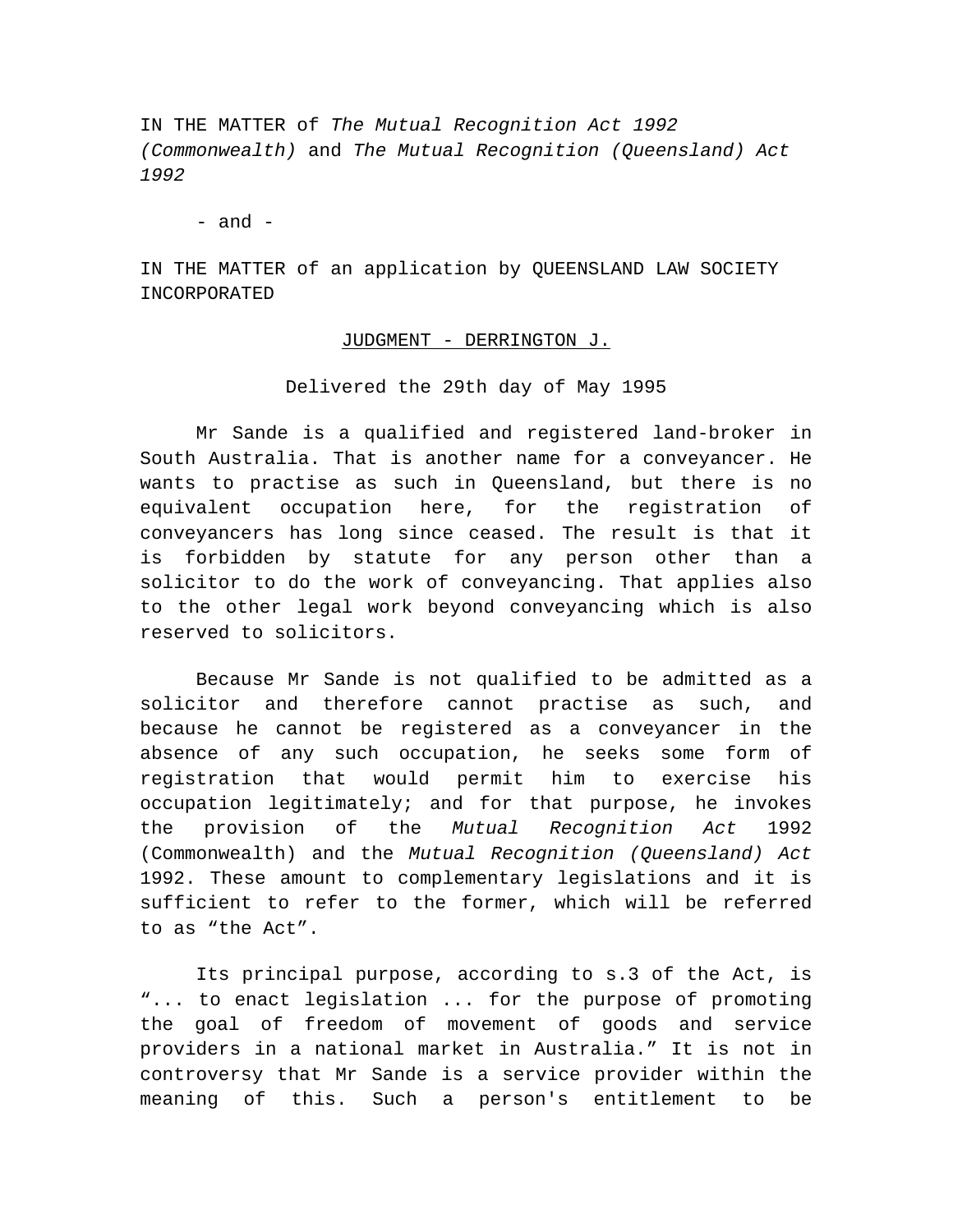registered to carry on an occupation is provided for in s.17.

The machinery for effecting the registration referred to in that section is set out in Division 2. Section 19 provides for the giving of notice by the person seeking registration-to the local registration authority for "the equivalent occupation" in accordance with the mutual recognition principle; and s.23(1), where relevant, makes the following provision for refusal of registration:

#### "**Refusal of registration**

23(1) A local registration authority may refuse the grant of registration if:

...

(c) the authority decides that the occupation in which registration is sought is not an equivalent occupation and equivalence cannot be achieved by the imposition of conditions."

The concept of equivalent occupation referred to in that section is dealt with in Division 4 in which s.28 says that "the equivalence of occupations carried on in different States is to be determined in accordance with this part." Then, by s.29(1) it is provided as follows:

### "**General Principles**

29(1) An occupation for which persons may be registered in the first State is taken to be equivalent to an occupation for which persons may be registered in the second State if the activities authorised to be carried out under each registration are substantially the same (whether or not this result is achieved by means of the imposition of conditions).

(2) Conditions may be imposed on registration under this Part so as to achieve equivalence between occupations in different States.

..."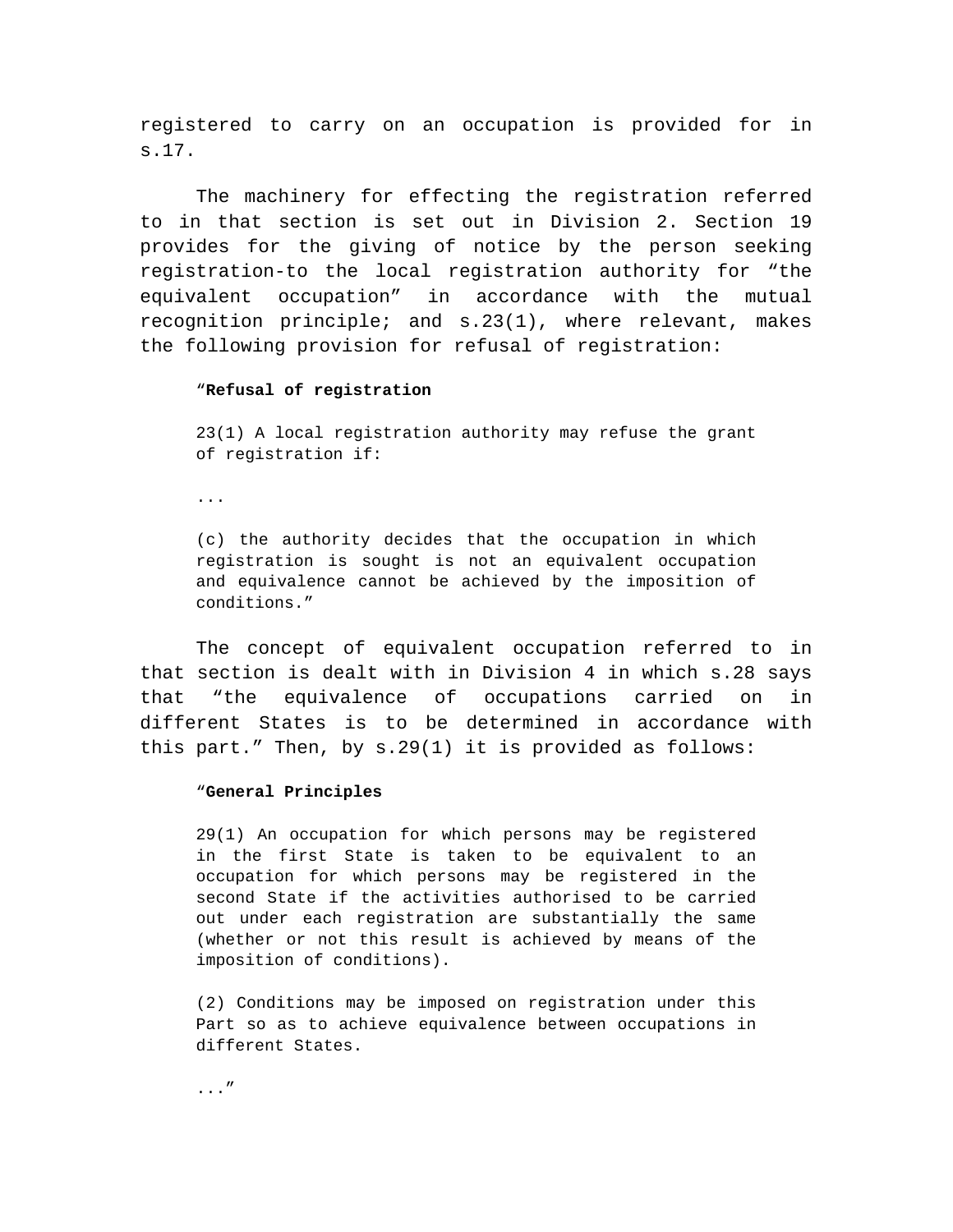In s. 39(1) the following appears:

# "**General responsibilities of local registration authorities**

39(1) It is the duty of each local registration authority to facilitate the operation of this Part in relation to the occupations for which the authority is responsible, and in particular to make use of the power to impose conditions in such a way as to promote the mutual recognition principle."

The Act provides for a review of a refusal of registration by the Administrative Appeals Tribunal, and there is no provision for any appeal to or review by this Court to or from the decision of the registration authority. By s.44 of the Act the decision of the Tribunal is subject to appeal on matters of law to the Federal Court which, incidentally has the jurisdiction to make declaratory orders: B.M.I. & Federated Clerks Union of Aust (1983) 76 F.L.R. 141; Tobacco Institute of Aust Ltd v. Aust Federation of Consumers Organisations Ltd (1993) 41 F.C.R. 89.

Having had it determined through litigation that the occupation of conveyancer is no longer available in Queensland, Mr Sande sought registration as a solicitor subject to the imposition upon him of suitable conditions that would limit his right of practice to the work which he would do as a conveyancer. The Registrar of the Court to whom the relevant duty has been entrusted in cases coming within the Act has refused such registration on the ground provided for in  $s.23(1)(c)$ , that is, that he has decided that the occupation of solicitor in which registration is sought is not, even subject to the conditions proposed by Mr Sande, an "equivalent occupation" and that equivalence cannot be achieved by the imposition of such conditions. It is common ground between the parties that Mr Sande has appealed from this decision to the Administrative Appeals Tribunal, but the Law Society has applied for a declaratory judgment to the effect that the law on this point is as the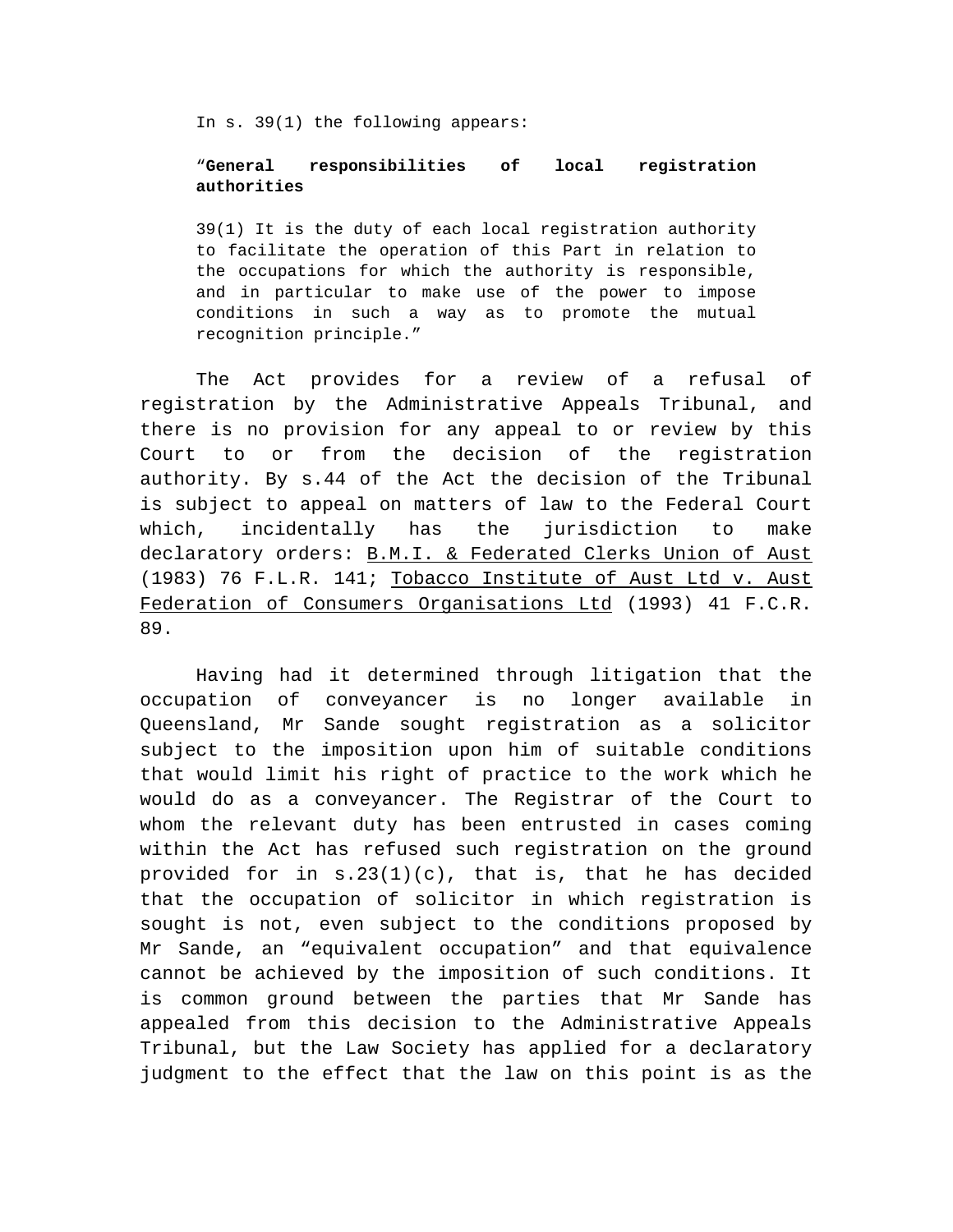registrar has found; and the registrar supports the application.

The applicant's point may be simply stated though its justification is more complex. It is simply that if the occupation of solicitor were stripped down by conditions to the activities of a conveyancer, as Mr Sande proposes for his registration, it would no longer sufficiently represent the occupation of solicitor, and so could not be regarded as an "equivalent occupation", as the Act requires.

Whether this reasoning misses the point and fails to recognise that for the purpose of the Act equivalence is made to depend upon the substantial equivalence of permitted acts after the imposition of conditions, need not be determined; but it is patent that there is no total clarity of the result that would provide any special utility in making a declaratory order now. In other words, there is nothing special about the issue that would provide a special reason for preferring this procedure over that provided for by the Act.

Because this Court has no appellate or review jurisdiction over decisions of a local registration authority and because there is an appeal pending in the Tribunal and shortly to be heard, it seems to be very undesirable to entertain such an application, which would have a direct bearing upon the only really contentious issue before the Tribunal. This application was originally in response to Mr Sande's application for a declaration as to the continuance of the occupation of conveyancer in Queensland. This application was adjourned indefinitely while Mr Sande pursued his. At that time he intimated that he would not be pursuing registration as a solicitor, but when the declaratory order as to conveyancers went against him, he did apply for restricted registration as a solicitor. This application was then re-enlivened.

Mr Sande appeared on his own behalf at the present hearing and opposed the determination of the matter in this Court because of the pendency in the Administrative Appeals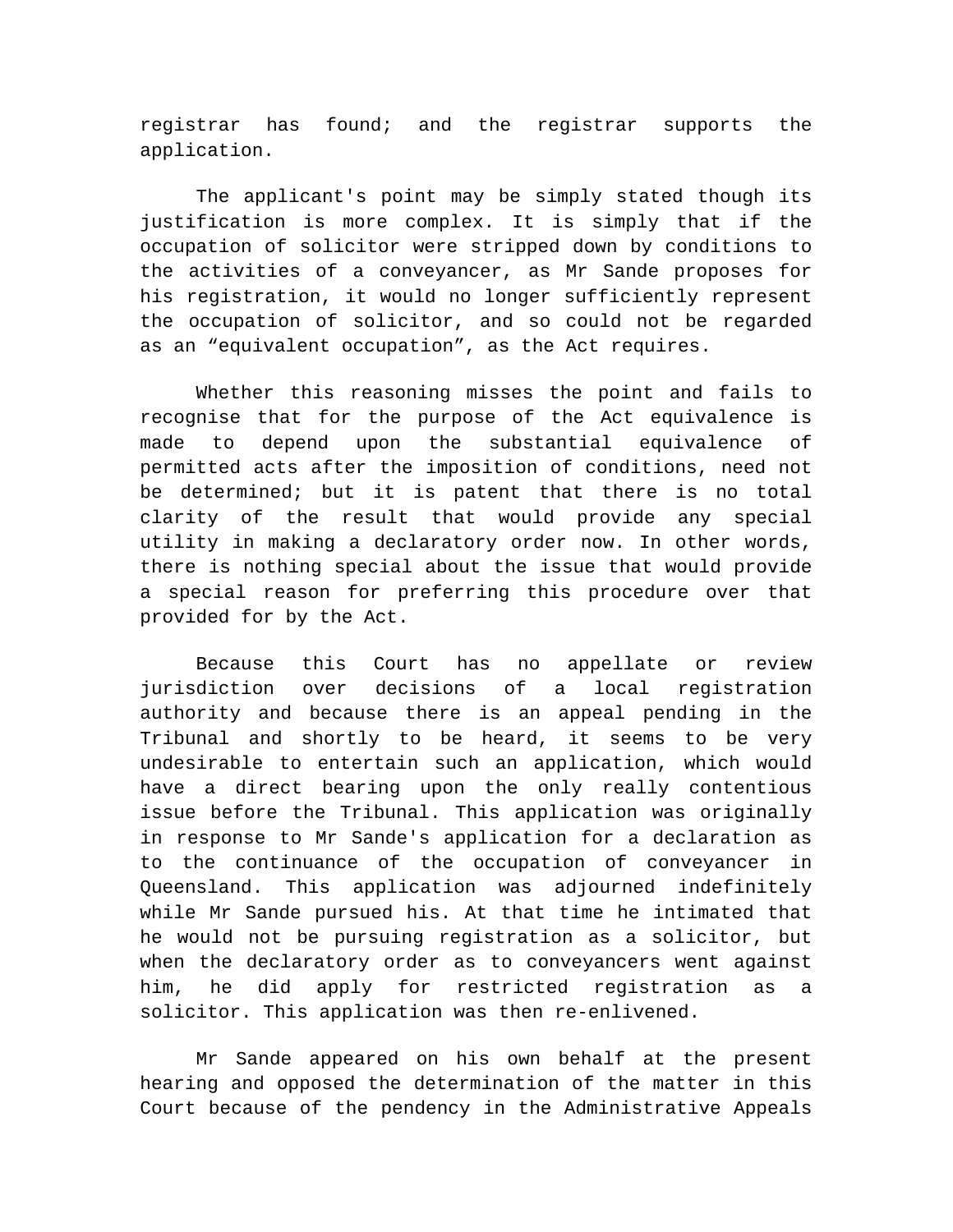Tribunal of the proceedings for the determination of exactly the same issue. It of course is the specific tribunal appointed by the Act for the determination of such matters and the construction of the Act on which the whole issue depends is a matter of law, which is amenable to appeal to the Federal Court. Consequently those authorities where the Court considered it appropriate to make a declaratory order because the jurisdiction to determine the relevant point of law resided in some tribunal which may have had difficulty with its complexity and no suitable review machinery was provided, have no application here.

There is no doubt that the court has jurisdiction to make an order, limited only by its own discretion: Forster v. Jododex Australia Pty Ltd (1972) 127 C.L.R. 421; but the real issue here is whether in its discretion it should exercise it: The Totalisator Administration Board of Queensland v. Commissioner of Taxation (1987) 88 F.L.R. 217. While the Court should not be jealously protective in the exercise of its jurisdiction, "the power ... should be exercised with a proper sense of responsibility": Ibeneweka v. Egbuna (1964) 1 W.L.R. at 225.

There is a powerful reason why a declaratory judgment should not be made by this Court when the jurisdiction is vested expressly in a system that has another superior court's supervision: cf. Sutherland Shire Council v. Leyendekker (1970) 91 W.N. (N.S.W.) 250; Young v. Public Service Board (1982) 3 I.R. (N.S.W.) 50; Attorney-General v. Ripon Cathedral (Dean or Chapter) (1945) Ch. 239; North Eastern Marine Engineering Co v. Leeds Forge Co (1906) 2 Ch. 498; F. Pratt & Co v. Minister of Munitions (1922) 127 L.T. 814; Slough Estates Ltd v. Slough B.C. (1968) Ch. 299; Blank v. Berova Pty Ltd (1967) 92 W.N. (N.S.W.) 24; and Land v. Clyne (1968) 92 W.N. (N.S.W.) 134.

In Forster v. Jododex Australia Pty Ltd (1972) 127 C.L.R. 421 at 427, Walsh J said:

"In my opinion when a special tribunal is appointed by a statute to deal with matters arising under its provisions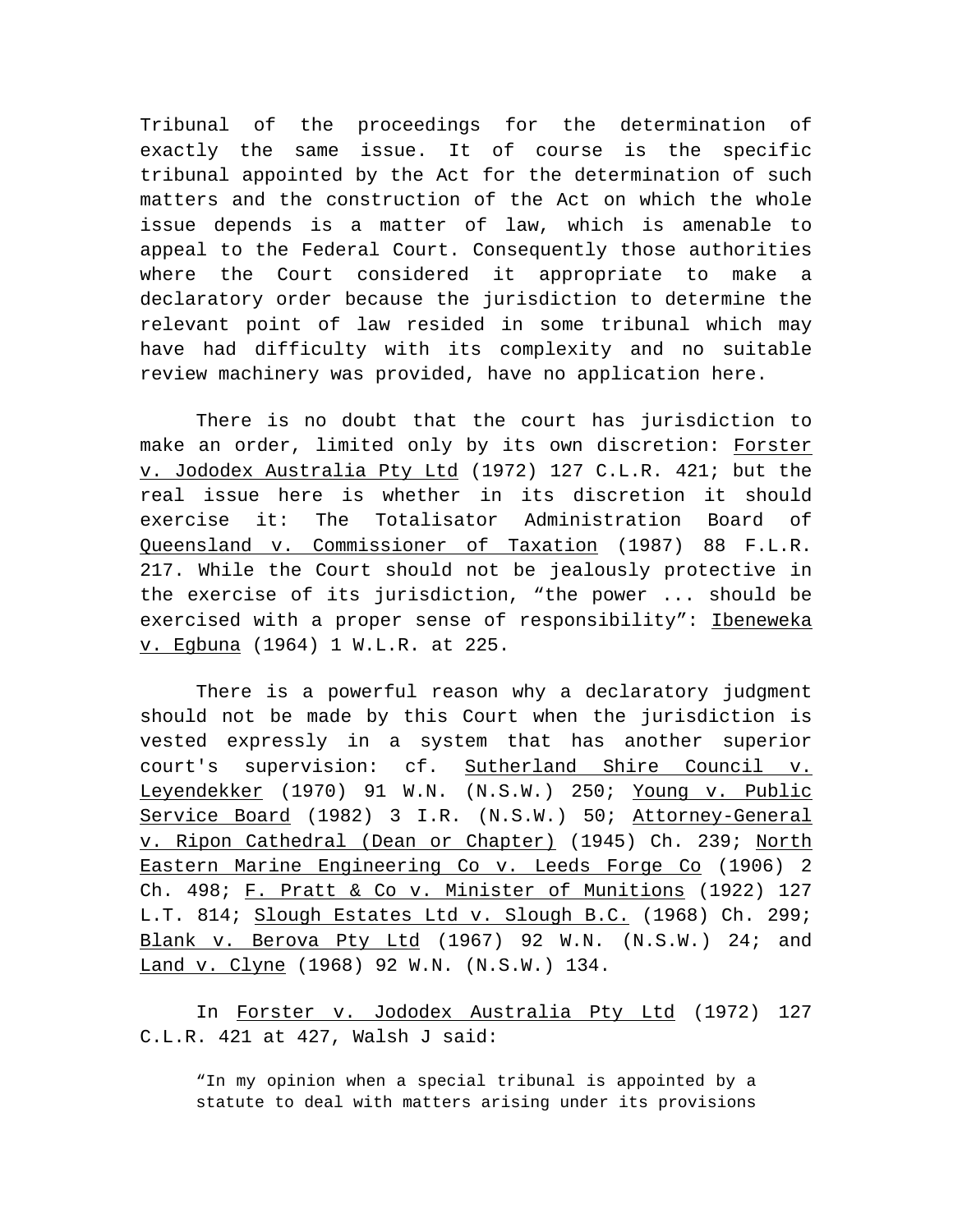and to determine disputes concerning the granting of rights or privileges which are dependant entirely upon the statute, then as a general rule and in the absence of some special reason for intervention, the special procedures laid down by the statute should not be displaced by the making of declaratory orders concerning the respective rights of the parties under the statute."

Gibbs J (as he then was) noted at 438 that "there were some obvious reasons why a judge should hesitate before intervening when the matter was about to come before the (mining) warden." He found countervailing factors in the complexity of the matter, and in the limitation of the issue before the warden to an interpretation of a statute. Although these factors are present to a greater or less extent in this case also, in the matter before the High Court, the only method of reviewing the warden's decision was by a writ of prohibition in the court which made the declaratory judgment. That would have been slower and less efficient than the making of a declaratory order. In those circumstances, it is not surprising that he approved of the exercise of the discretion adopted there; but here the power of review by the Federal Court rather than this court of the Tribunal's decision on this issue is a major mark of distinction which if anything would reinforce the hesitation which a judge would experience in the present position.

In O'Riley v. Mackman (1983) 2 A.C. 237 and Cocks v. Thanert D.C. (1983) 2 A.C. 286 it was held by the House of Lords that it is an abuse of process to bypass or examine administrative decisions by seeking a declaration, and that all proceedings for judicial review should be made pursuant to the appropriate special procedure. This is analogous in principle to the position here.

This is a case where the legislation has invested special jurisdiction in a special competent tribunal with review by another superior court. Unless there is an exceptional reason it would sit very uncomfortably with this Court to exercise its jurisdiction pre-empting the